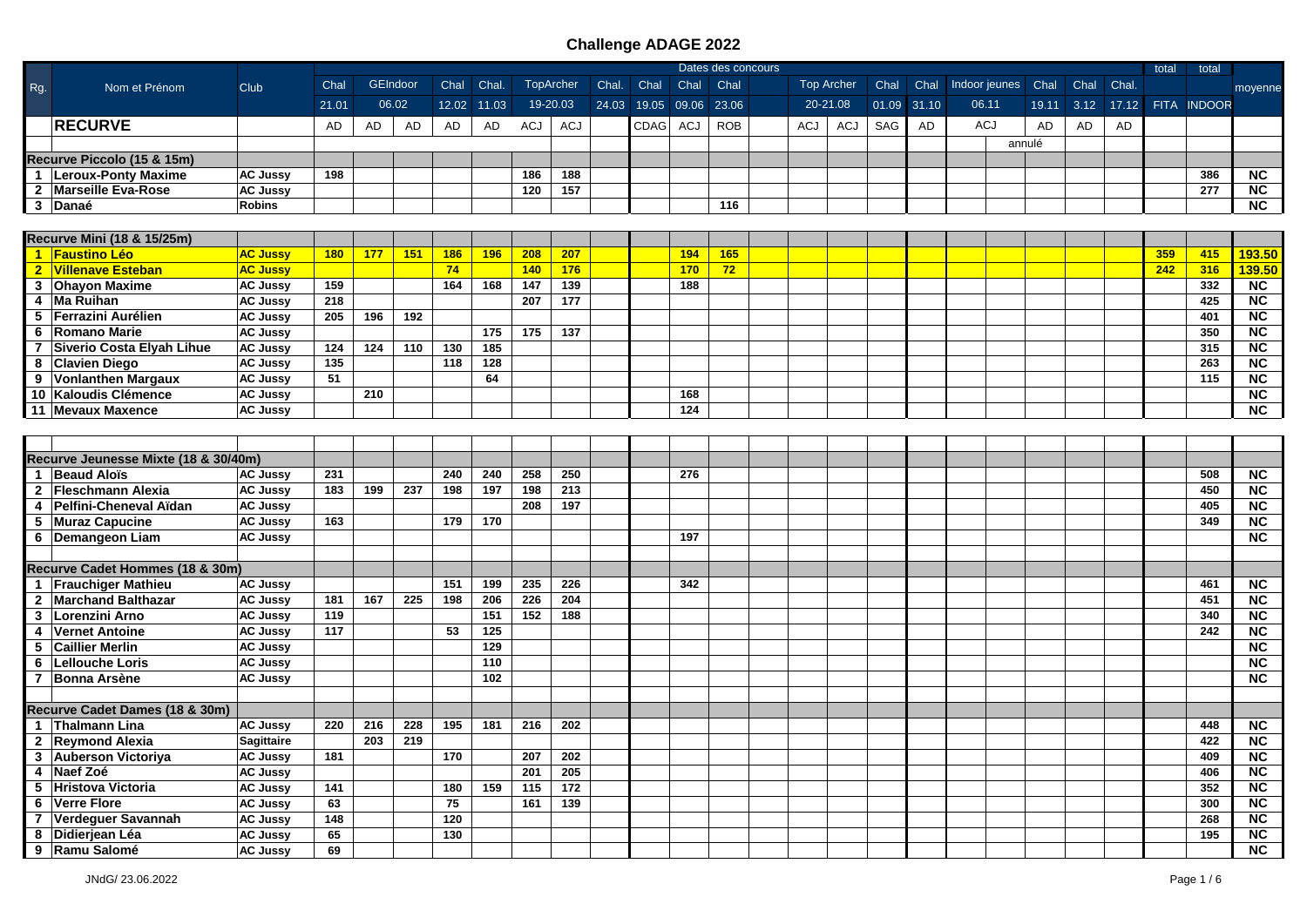|                |                                             | Dates des concours |     |          |             |       |                  |     |       |             | total       | total |            |      |             |                         |            |     |                   |                        |
|----------------|---------------------------------------------|--------------------|-----|----------|-------------|-------|------------------|-----|-------|-------------|-------------|-------|------------|------|-------------|-------------------------|------------|-----|-------------------|------------------------|
| Rg.            | Nom et Prénom<br>Club                       | Chal               |     | GEIndoor | Chal        | Chal. | <b>TopArcher</b> |     | Chal. | Chal        | Chal        | Chal  | Top Archer | Chal |             | Chal Indoor jeunes Chal | Chal Chal. |     |                   | moyenne                |
|                |                                             | 21.01              |     | 06.02    | 12.02 11.03 |       | 19-20.03         |     |       | 24.03 19.05 | 09.06 23.06 |       | 20-21.08   |      | 01.09 31.10 | 06.11                   | 19.11 3.12 |     | 17.12 FITA INDOOR |                        |
|                |                                             |                    |     |          |             |       |                  |     |       |             |             |       |            |      |             |                         |            |     |                   |                        |
|                | Recurve Cadet Hommes (18 & 60m)             |                    |     |          |             |       |                  |     |       |             |             |       |            |      |             |                         |            |     |                   |                        |
|                | 1 De Faveri Joshua<br><b>AC Jussy</b>       | 240                |     |          | 236         | 246   | 259              | 240 |       |             | 250         |       |            |      |             |                         |            |     | 505               | <b>NC</b>              |
|                | 2 Schenker-Boquet Maxime<br><b>AC Jussy</b> | 194                | 206 | 217      | 209         |       |                  |     |       |             | 218         |       |            |      |             |                         |            |     | 426               | <b>NC</b>              |
|                |                                             |                    |     |          |             |       |                  |     |       |             |             |       |            |      |             |                         |            |     |                   |                        |
|                | Recurve Cadet Dames (18 & 60m)              |                    |     |          |             |       |                  |     |       |             |             |       |            |      |             |                         |            |     |                   |                        |
| $\mathbf 1$    |                                             |                    |     |          |             |       |                  |     |       |             |             |       |            |      |             |                         |            |     |                   | <b>NC</b>              |
|                |                                             |                    |     |          |             |       |                  |     |       |             |             |       |            |      |             |                         |            |     |                   |                        |
|                | Recurve Junior Hommes (18 & 70m)            |                    |     |          |             |       |                  |     |       |             |             |       |            |      |             |                         |            |     |                   |                        |
|                | 1 Camesi Daniel<br><b>AC Jussy</b>          | 265                |     |          | 256         | 264   |                  |     | 262   |             | 274         |       |            |      |             |                         |            |     | 529               | <b>NC</b>              |
|                | 2 Bach Achille<br><b>AC Jussy</b>           | 203                | 198 | 188      | 208         | 230   |                  |     |       |             | 181         |       |            |      |             |                         |            |     | 438               | <b>NC</b>              |
|                | 3 Flores Samuel<br><b>AC Jussy</b>          | 208                |     |          |             | 243   |                  |     |       |             |             |       |            |      |             |                         |            |     | 451               | $\overline{\text{NC}}$ |
|                | 4 Marseille Alex<br><b>AC Jussy</b>         | 197                |     |          | 235         | 182   | 214              | 213 |       |             |             |       |            |      |             |                         |            |     | 449               | $\overline{NC}$        |
|                |                                             |                    |     |          |             |       |                  |     |       |             |             |       |            |      |             |                         |            |     |                   |                        |
|                | Recurve Junior Dames (18 & 70m)             |                    |     |          |             |       |                  |     |       |             |             |       |            |      |             |                         |            |     |                   |                        |
|                | 1 Janossy Margot<br><b>AC Jussy</b>         | 214                | 206 | 242      |             | 250   | 218              | 240 | 237   | 262         |             |       |            |      |             |                         |            |     | 492               | <b>NC</b>              |
|                | 2 Blondeau Julie<br><b>AC Jussy</b>         |                    |     |          | 229         | 231   | 245              | 249 |       |             | 223         |       |            |      |             |                         |            |     | 494               | <b>NC</b>              |
|                | 3 Debons Eloïse<br><b>AC Jussy</b>          | 200                | 217 | 204      | 211         |       | 211              | 203 |       |             | 157         |       |            |      |             |                         |            |     | 428               | <b>NC</b>              |
| $\overline{4}$ | Gubelmann Silvana<br><b>AC Jussy</b>        |                    | 218 | 199      | 218         | 213   | 231              | 238 | 232   |             |             |       |            |      |             |                         |            |     | 470               | <b>NC</b>              |
|                |                                             |                    |     |          |             | 203   |                  | 133 |       |             |             |       |            |      |             |                         |            |     | 400               |                        |
|                | 5 Favre Manon<br><b>AC Jussy</b>            |                    |     |          |             |       | 197              |     |       |             |             |       |            |      |             |                         |            |     | 390               | <b>NC</b>              |
|                | 6 Montini Malena<br><b>AC Jussy</b>         |                    |     |          | 180         | 210   |                  |     |       |             |             |       |            |      |             |                         |            |     |                   | <b>NC</b>              |
|                | 7 Favrat Kanokwan<br><b>AC Jussy</b>        | 64                 |     |          | 175         | 192   |                  |     |       |             |             |       |            |      |             |                         |            |     | 367               | <b>NC</b>              |
|                | 8 David Porthilo Laura<br><b>AC Jussy</b>   | 123                |     |          |             | 150   |                  |     |       |             |             |       |            |      |             |                         |            |     | 273               | $\overline{\text{NC}}$ |
|                | 9 Baskshi Palak<br><b>AC Jussy</b>          | 125                | 88  | 120      |             |       | 99               | 100 |       |             |             |       |            |      |             |                         |            |     | 245               | <b>NC</b>              |
|                | 10 Zarola Carmen<br><b>AC Jussy</b>         |                    |     |          |             | 178   |                  |     |       |             |             |       |            |      |             |                         |            |     |                   | <b>NC</b>              |
|                |                                             |                    |     |          |             |       |                  |     |       |             |             |       |            |      |             |                         |            |     |                   |                        |
|                | Recurve Découverte Junior Hommes (18 & 30m) |                    |     |          |             |       |                  |     |       |             |             |       |            |      |             |                         |            |     |                   |                        |
| $\mathbf{1}$   |                                             |                    |     |          |             |       |                  |     |       |             |             |       |            |      |             |                         |            |     |                   |                        |
|                |                                             |                    |     |          |             |       |                  |     |       |             |             |       |            |      |             |                         |            |     |                   |                        |
|                | Recurve Découverte Junior Dames (18 & 30m)  |                    |     |          |             |       |                  |     |       |             |             |       |            |      |             |                         |            |     |                   |                        |
| $\mathbf{1}$   |                                             |                    |     |          |             |       |                  |     |       |             |             |       |            |      |             |                         |            |     |                   | NC.                    |
|                |                                             |                    |     |          |             |       |                  |     |       |             |             |       |            |      |             |                         |            |     |                   |                        |
|                | Recurve Découverte Hommes (18 & 30m)        |                    |     |          |             |       |                  |     |       |             |             |       |            |      |             |                         |            |     |                   |                        |
|                | 1 Navarro Jean-Baptiste<br><b>AC Jussy</b>  |                    |     |          | 240         |       |                  |     |       |             | 264         |       |            |      |             |                         |            |     |                   | <b>NC</b>              |
|                |                                             |                    |     |          |             |       |                  |     |       |             |             |       |            |      |             |                         |            |     |                   |                        |
|                | Recurve Hommes (18 & 70m)                   |                    |     |          |             |       |                  |     |       |             |             |       |            |      |             |                         |            |     |                   |                        |
|                | 1 Bettazza Adriano<br><b>AC Jussy</b>       | 286                |     |          | 274         | 275   | 274              | 260 |       |             | 314         | 308   |            |      |             |                         |            | 622 | 561               | 295.75                 |
|                | 2 Vercellini Serge<br><b>AC Genève</b>      | 269                |     |          | 280         | 267   |                  |     |       |             | 295         |       |            |      |             |                         |            |     | 549               | <b>NC</b>              |
|                | 3 Campanelli Danio<br><b>AC Genève</b>      |                    | 270 | 279      |             |       |                  |     |       |             |             |       |            |      |             |                         |            |     | 549               | <b>NC</b>              |
|                | 4 Bukowiec Sebastian<br><b>AC Genève</b>    |                    | 275 | 268      | 267         |       |                  |     |       |             |             |       |            |      |             |                         |            |     | 543               | $\overline{\text{NC}}$ |
|                | AC PLO<br>5   Dellavia Laurent              |                    |     |          | 251         | 242   |                  |     |       |             |             |       |            |      |             |                         |            |     | 493               | <b>NC</b>              |
|                | 6 Debons Christophe<br><b>AC Jussy</b>      | 236                |     |          | 221         |       |                  |     | 199   |             |             |       |            |      |             |                         |            |     | 457               | <b>NC</b>              |
|                | 7   Kaloudis Nicolas<br><b>AC Jussy</b>     |                    |     |          | 168         |       |                  |     | 191   |             |             |       |            |      |             |                         |            |     | 359               | <b>NC</b>              |
|                | 8 Navarro Jean-Baptiste<br><b>AC Jussy</b>  |                    |     |          | 240         |       |                  |     |       |             |             |       |            |      |             |                         |            |     |                   | <b>NC</b>              |
|                |                                             |                    |     |          |             |       |                  |     |       |             |             |       |            |      |             |                         |            |     |                   |                        |
|                | Recurve Découverte Dames (18 & 30m)         |                    |     |          |             |       |                  |     |       |             |             |       |            |      |             |                         |            |     |                   |                        |
|                | 1 Jullier Sara<br><b>AC Jussy</b>           | 69                 | 64  | 37       | 51          |       |                  |     |       |             | 111         |       |            |      |             |                         |            |     | 133               | NC                     |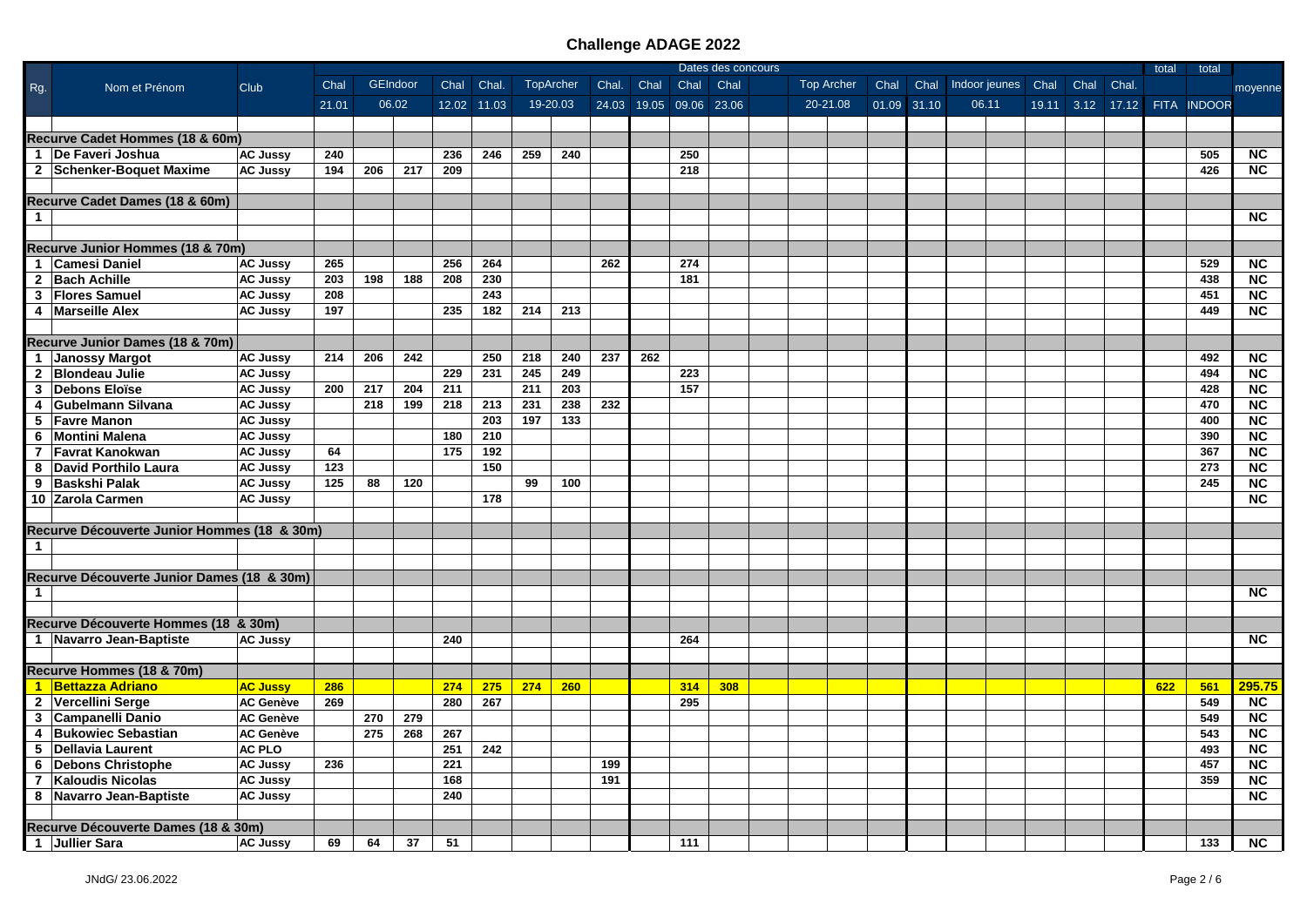|              |                                            | Dates des concours |       |     |          |      |             |           |          |       |             | total | total       |  |            |             |                         |      |       |     |                              |                        |
|--------------|--------------------------------------------|--------------------|-------|-----|----------|------|-------------|-----------|----------|-------|-------------|-------|-------------|--|------------|-------------|-------------------------|------|-------|-----|------------------------------|------------------------|
| Rg.          | Nom et Prénom                              | Club               | Chal  |     | GEIndoor | Chal | Chal.       | TopArcher |          | Chal. | Chal        | Chal  | Chal        |  | Top Archer | Chal        | Chal Indoor jeunes Chal | Chal | Chal. |     |                              | moyenne                |
|              |                                            |                    | 21.01 |     | 06.02    |      | 12.02 11.03 |           | 19-20.03 |       | 24.03 19.05 |       | 09.06 23.06 |  | 20-21.08   | 01.09 31.10 | 06.11                   |      |       |     | 19.11 3.12 17.12 FITA INDOOR |                        |
|              | 2 Hertig Solène                            | <b>AC Jussy</b>    |       |     |          |      |             |           |          |       |             | 290   |             |  |            |             |                         |      |       |     |                              | <b>NC</b>              |
|              | 3 Pisanello Nadia                          | <b>AC PLO</b>      |       |     |          |      |             |           |          |       | 224         | 217   |             |  |            |             |                         |      |       | 441 |                              | <b>NC</b>              |
|              |                                            |                    |       |     |          |      |             |           |          |       |             |       |             |  |            |             |                         |      |       |     |                              |                        |
|              | Recurve Dames (18 & 70m)                   |                    |       |     |          |      |             |           |          |       |             |       |             |  |            |             |                         |      |       |     |                              |                        |
|              | 1 de Giuli Valentine                       | <b>AC Jussy</b>    | 275   | 275 | 256      | 275  | 288         | 280       | 277      | 283   |             | 304   | 300         |  |            |             |                         |      |       | 604 | 571                          | 293.75                 |
|              | 2 Flament Sylvie                           | <b>AC Jussy</b>    | 243   |     |          |      | 246         | 261       | 254      |       |             |       |             |  |            |             |                         |      |       |     | 515                          | NC                     |
|              |                                            |                    |       |     |          |      |             | 168       | 149      |       |             |       |             |  |            |             |                         |      |       |     | 354                          | $\overline{NC}$        |
|              | 3 Arslan Célime                            | <b>AC Jussy</b>    |       |     |          | 186  |             |           |          |       |             |       |             |  |            |             |                         |      |       |     |                              |                        |
|              | 4 Kaloudis Sandra                          | <b>AC Jussy</b>    |       |     |          | 179  |             |           |          | 153   |             |       |             |  |            |             |                         |      |       |     | 332                          | $\overline{\text{NC}}$ |
|              |                                            |                    |       |     |          |      |             |           |          |       |             |       |             |  |            |             |                         |      |       |     |                              |                        |
|              | Recurve Master Hommes (18 & 60m)           |                    |       |     |          |      |             |           |          |       |             |       |             |  |            |             |                         |      |       |     |                              |                        |
|              | 1 Camesi Romano                            | <b>AC Jussy</b>    | 234   | 259 | 255      | 260  | 240         | 258       | 240      | 240   |             | 285   | 281         |  |            |             |                         |      |       | 566 | 519                          | 271.25                 |
|              | 2 Streda Josef                             | <b>Sagittaire</b>  |       |     |          |      |             |           |          |       | 244         |       |             |  |            |             |                         |      |       |     |                              | $\overline{NC}$        |
|              | 3 Chraïti Slim                             | <b>Sagittaire</b>  |       |     |          |      |             |           |          |       | 235         |       |             |  |            |             |                         |      |       |     |                              | $\overline{\text{NC}}$ |
|              |                                            |                    |       |     |          |      |             |           |          |       |             |       |             |  |            |             |                         |      |       |     |                              |                        |
|              | Recurve Master Dames (18 & 60m)            |                    |       |     |          |      |             |           |          |       |             |       |             |  |            |             |                         |      |       |     |                              |                        |
|              | 1 Schwager Françoise                       | <b>AC Jussy</b>    | 227   | 233 | 220      |      | 238         | 224       | 184      |       |             | 219   |             |  |            |             |                         |      |       |     | 471                          | NC                     |
|              |                                            |                    |       |     |          |      |             |           |          |       |             |       |             |  |            |             |                         |      |       |     |                              |                        |
|              | Recurve Master Hommes (18 & 30m)           |                    |       |     |          |      |             |           |          |       |             |       |             |  |            |             |                         |      |       |     |                              |                        |
|              | 1 Farinoli Emmanuel                        | <b>AC PLO</b>      |       | 260 | 261      | 255  | 274         | 260       | 258      |       | 304         |       | 325         |  |            |             |                         |      |       | 629 | 535                          | 291.00                 |
|              | 2 Thierrin Serge                           | <b>AC PLO</b>      | 235   | 237 | 246      | 238  | 238         | 233       | 257      |       | 305         | 302   | 307         |  |            |             |                         |      |       | 612 | 503                          | 278.75                 |
|              | 3 Meylan Jean-Michel                       | <b>AC PLO</b>      |       | 234 | 213      |      |             |           |          |       |             |       |             |  |            |             |                         |      |       |     | 447                          | <b>NC</b>              |
|              | 4 Frontière Dominique                      | <b>AC Jussy</b>    |       | 199 | 207      |      |             |           |          |       |             |       |             |  |            |             |                         |      |       |     | 406                          | NC                     |
|              | 5 Thalmann Christophe                      | <b>AC Jussy</b>    |       | 175 | 205      |      |             | 191       | 163      |       |             |       |             |  |            |             |                         |      |       |     | 396                          | $\overline{NC}$        |
|              | 6 Thomas Gujer                             | <b>NEA</b>         |       |     |          | 145  |             |           |          |       |             |       |             |  |            |             |                         |      |       |     |                              | $\overline{\text{NC}}$ |
|              | 7 Jean Barbeau                             | <b>NEA</b>         |       |     |          | 90   |             |           |          |       |             |       |             |  |            |             |                         |      |       |     |                              | <b>NC</b>              |
|              |                                            |                    |       |     |          |      |             |           |          |       |             |       |             |  |            |             |                         |      |       |     |                              |                        |
|              | Recurve Master Dames (18 & 30m)            |                    |       |     |          |      |             |           |          |       |             |       |             |  |            |             |                         |      |       |     |                              |                        |
|              | 1 de Giuli Marie-Thérèse                   | <b>AC Jussy</b>    | 230   | 241 | 241      | 227  | 249         | 248       | 215      | 242   |             | 317   |             |  |            |             |                         |      |       |     | 497                          | NC                     |
|              | 2 Bruge-Bertin Catherine                   | <b>AC Jussy</b>    | 154   |     |          |      |             |           |          |       |             | 207   |             |  |            |             |                         |      |       |     |                              | <b>NC</b>              |
|              |                                            |                    |       |     |          |      |             |           |          |       |             |       |             |  |            |             |                         |      |       |     |                              |                        |
|              | <b>COMPOUND</b>                            |                    |       |     |          |      |             |           |          |       |             |       |             |  |            |             |                         |      |       |     |                              |                        |
|              |                                            |                    |       |     |          |      |             |           |          |       |             |       |             |  |            |             |                         |      |       |     |                              |                        |
|              | Compound Jeunesse (18 & 30m)               |                    |       |     |          |      |             |           |          |       |             |       |             |  |            |             |                         |      |       |     |                              |                        |
|              |                                            |                    |       |     |          |      |             |           |          |       |             |       |             |  |            |             |                         |      |       |     |                              | <b>NC</b>              |
|              |                                            |                    |       |     |          |      |             |           |          |       |             |       |             |  |            |             |                         |      |       |     |                              |                        |
|              | <b>Compound Cadet Dames (18 &amp; 50m)</b> |                    |       |     |          |      |             |           |          |       |             |       |             |  |            |             |                         |      |       |     |                              |                        |
|              |                                            |                    |       |     |          |      |             |           |          |       |             |       |             |  |            |             |                         |      |       |     |                              |                        |
|              | 1 Hisch Cloé                               | <b>Robins</b>      |       | 249 | 268      |      |             |           |          |       |             |       | 310         |  |            |             |                         |      |       |     | 517                          | <b>NC</b>              |
|              |                                            |                    |       |     |          |      |             |           |          |       |             |       |             |  |            |             |                         |      |       |     |                              |                        |
|              | Compound Cadet Hommes (18 & 50m)           |                    |       |     |          |      |             |           |          |       |             |       |             |  |            |             |                         |      |       |     |                              |                        |
|              | 1 Carrat Mathis                            | <b>AC Jussy</b>    |       |     |          | 240  | 271         |           |          |       |             |       |             |  |            |             |                         |      |       |     | 511                          | NC                     |
|              |                                            |                    |       |     |          |      |             |           |          |       |             |       |             |  |            |             |                         |      |       |     |                              | <b>NC</b>              |
|              | Compound Junior Hommes (18 & 50m)          |                    |       |     |          |      |             |           |          |       |             |       |             |  |            |             |                         |      |       |     |                              |                        |
| $\mathbf{1}$ |                                            |                    |       |     |          |      |             |           |          |       |             |       |             |  |            |             |                         |      |       |     |                              | <b>NC</b>              |
|              |                                            |                    |       |     |          |      |             |           |          |       |             |       |             |  |            |             |                         |      |       |     |                              |                        |
|              | <b>Compound Hommes (18 &amp; 50m)</b>      |                    |       |     |          |      |             |           |          |       |             |       |             |  |            |             |                         |      |       |     |                              |                        |
|              | 1 Verspieren Julien                        | <b>AC Jussy</b>    |       |     |          |      |             | 278       | 276      |       |             |       |             |  |            |             |                         |      |       |     | 554                          | $\overline{\text{NC}}$ |
|              | 2 Galera Juan                              | Sagittaire         | 283   |     |          |      |             |           |          |       |             |       |             |  |            |             |                         |      |       |     |                              | <b>NC</b>              |
|              |                                            |                    |       |     |          |      |             |           |          |       |             |       |             |  |            |             |                         |      |       |     |                              |                        |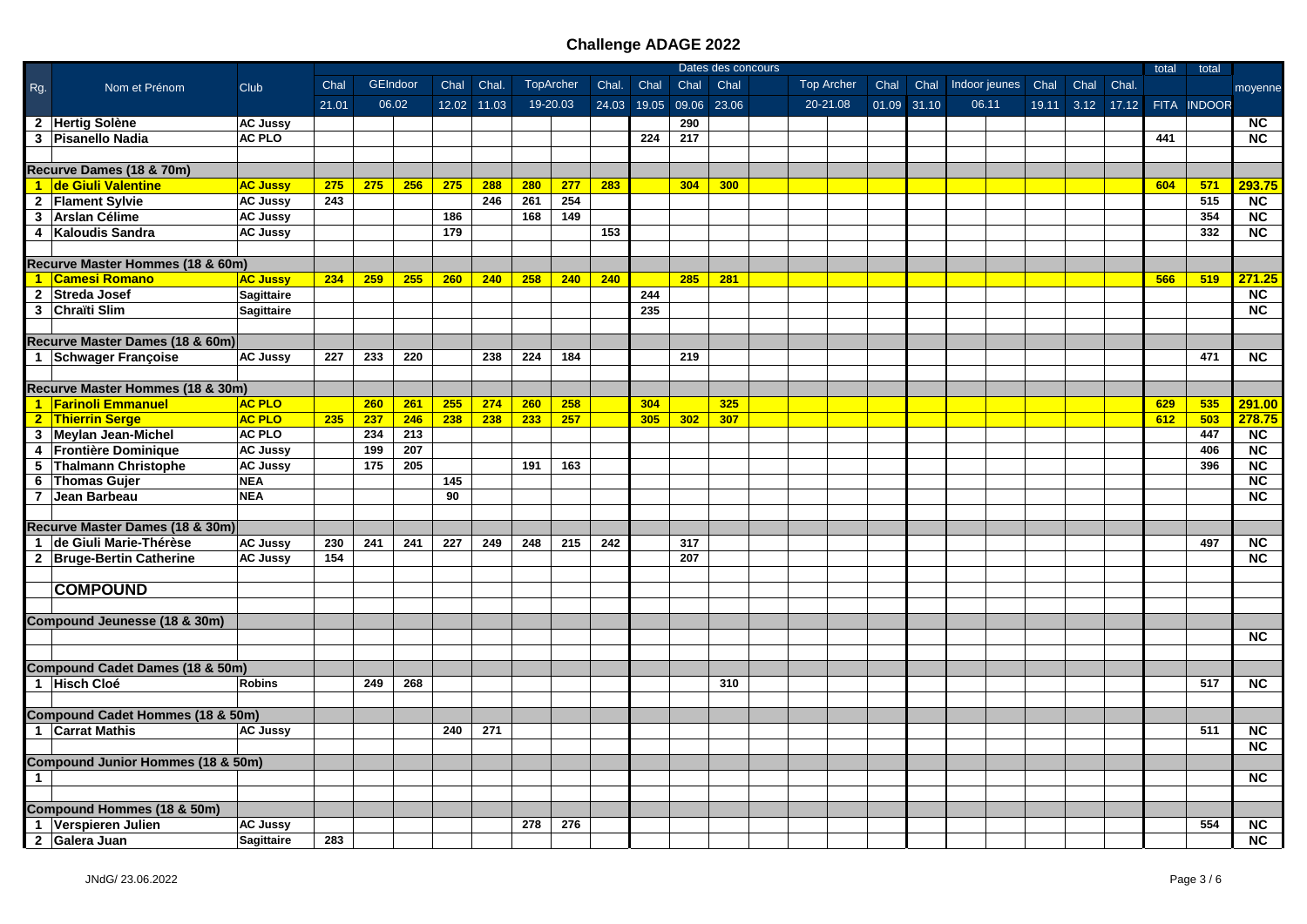|     |                                              |                   |       |     |          |      |             | Dates des concours |           |       |      |                         |     |  | total      | total       |  |                                    |  |     |                              |                        |
|-----|----------------------------------------------|-------------------|-------|-----|----------|------|-------------|--------------------|-----------|-------|------|-------------------------|-----|--|------------|-------------|--|------------------------------------|--|-----|------------------------------|------------------------|
| Rg. | Nom et Prénom                                | Club              | Chal  |     | GEIndoor | Chal | Chal.       |                    | TopArcher | Chal. | Chal | Chal Chal               |     |  | Top Archer | Chal        |  | Chal Indoor jeunes Chal Chal Chal. |  |     |                              | moyenne                |
|     |                                              |                   | 21.01 |     | 06.02    |      | 12.02 11.03 |                    | 19-20.03  |       |      | 24.03 19.05 09.06 23.06 |     |  | 20-21.08   | 01.09 31.10 |  | 06.11                              |  |     | 19.11 3.12 17.12 FITA INDOOR |                        |
|     | 4 Berlicki Gabriel                           | <b>Sagittaire</b> |       |     |          |      | 254         |                    |           |       |      |                         |     |  |            |             |  |                                    |  |     |                              | <b>NC</b>              |
|     |                                              |                   |       |     |          |      |             |                    |           |       |      |                         |     |  |            |             |  |                                    |  |     |                              |                        |
|     | Compound Hommes Découverte (18 & 30m)        |                   |       |     |          |      |             |                    |           |       |      |                         |     |  |            |             |  |                                    |  |     |                              |                        |
|     | 1 Personne Jean-Philippe                     | <b>Robins</b>     |       |     |          |      |             |                    |           |       |      |                         | 240 |  |            |             |  |                                    |  |     |                              | <b>NC</b>              |
|     |                                              |                   |       |     |          |      |             |                    |           |       |      |                         |     |  |            |             |  |                                    |  |     |                              |                        |
|     | <b>Compound Dames (18 &amp; 50m)</b>         |                   |       |     |          |      |             |                    |           |       |      |                         |     |  |            |             |  |                                    |  |     |                              |                        |
|     | 1 de Giuli Clémentine                        | <b>AC Jussy</b>   | 281   | 278 | 283      | 286  | 283         | 288                | 288       | 287   |      |                         | 334 |  |            |             |  |                                    |  |     | 576                          | $\overline{NC}$        |
|     | 2 Hisch Maria                                | <b>Robins</b>     |       | 249 | 240      |      |             |                    |           |       |      |                         |     |  |            |             |  |                                    |  |     | 489                          | NC                     |
|     |                                              |                   |       |     |          |      |             |                    |           |       |      |                         |     |  |            |             |  |                                    |  |     |                              |                        |
|     | <b>Compound Master Hommes (18 &amp; 50m)</b> |                   |       |     |          |      |             |                    |           |       |      |                         |     |  |            |             |  |                                    |  |     |                              |                        |
|     | 1 Almeida Antonio                            | <b>Robins</b>     |       |     |          |      | 269         | 271                | 269       | 279   |      |                         |     |  |            |             |  |                                    |  |     | 550                          | $\overline{NC}$        |
|     | 2 Otto Kunz                                  | <b>NEA</b>        |       |     |          | 173  | 185         |                    |           |       |      |                         |     |  |            |             |  |                                    |  |     | 358                          | NC                     |
|     | 3 Mavel Yves                                 | <b>AC PLO</b>     |       |     |          | 171  |             |                    |           |       |      |                         |     |  |            |             |  |                                    |  |     |                              | $\overline{NC}$        |
|     | 3 Isch Daniel                                | <b>Robins</b>     |       |     |          |      |             |                    |           |       |      |                         | 266 |  |            |             |  |                                    |  | 266 |                              | <b>NC</b>              |
|     |                                              |                   |       |     |          |      |             |                    |           |       |      |                         |     |  |            |             |  |                                    |  |     |                              |                        |
|     | <b>Compound Master Dames (18 &amp; 50m)</b>  |                   |       |     |          |      |             |                    |           |       |      |                         |     |  |            |             |  |                                    |  |     |                              |                        |
|     |                                              |                   |       |     |          |      |             |                    |           |       |      |                         |     |  |            |             |  |                                    |  |     |                              |                        |
|     | <b>INSTINCTIF</b>                            |                   |       |     |          |      |             |                    |           |       |      |                         |     |  |            |             |  |                                    |  |     |                              |                        |
|     |                                              |                   |       |     |          |      |             |                    |           |       |      |                         |     |  |            |             |  |                                    |  |     |                              |                        |
|     | Instinctif Piccolo (15 & 15m)                |                   |       |     |          |      |             |                    |           |       |      |                         |     |  |            |             |  |                                    |  |     |                              |                        |
|     | 1 Parceiro Mateo                             | <b>FunArc</b>     |       | 127 | 137      |      |             |                    |           |       |      |                         |     |  |            |             |  |                                    |  |     | 264                          | <b>NC</b>              |
|     |                                              |                   |       |     |          |      |             |                    |           |       |      |                         |     |  |            |             |  |                                    |  |     |                              |                        |
|     | Instinctif Mini (18 & 15m)                   |                   |       |     |          |      |             |                    |           |       |      |                         |     |  |            |             |  |                                    |  |     |                              |                        |
|     | 1 Beroud Matthéo                             | <b>FunArc</b>     |       | 112 | 123      |      |             |                    |           |       |      |                         |     |  |            |             |  |                                    |  |     | 235                          | <b>NC</b>              |
|     | 2 Bochud Damien                              | <b>FunArc</b>     |       | 168 | 57       |      |             |                    |           |       |      |                         |     |  |            |             |  |                                    |  |     | 225                          | N <sub>C</sub>         |
|     | 3 Henry Euryale                              | <b>AC Jussy</b>   | 98    |     |          |      |             |                    |           |       |      |                         |     |  |            |             |  |                                    |  |     |                              | $\overline{\text{NC}}$ |
|     |                                              |                   |       |     |          |      |             |                    |           |       |      |                         |     |  |            |             |  |                                    |  |     |                              |                        |
|     | Instinctif Jeunesse Mixte (18 & 20m)         |                   |       |     |          |      |             |                    |           |       |      |                         |     |  |            |             |  |                                    |  |     |                              |                        |
|     | 1 Carrer Andréa                              | <b>Robins</b>     | 180   | 194 | 180      | 213  | 217         | 228                | 220       |       |      |                         |     |  |            |             |  |                                    |  |     | 448                          | <b>NC</b>              |
|     | 2 Simon Kénann                               | <b>FunArc</b>     |       | 199 | 184      |      |             |                    |           |       |      |                         |     |  |            |             |  |                                    |  |     | 383                          | $\overline{\text{NC}}$ |
|     | 3 Bochud Jolan                               | <b>FunArc</b>     |       | 151 | 139      |      |             |                    |           |       |      |                         |     |  |            |             |  |                                    |  |     | 290                          | $\overline{\text{NC}}$ |
|     |                                              |                   |       |     |          |      |             |                    |           |       |      |                         |     |  |            |             |  |                                    |  |     |                              |                        |
|     | Instinctif Cadet Dames (18 & 30m)            |                   |       |     |          |      |             |                    |           |       |      |                         |     |  |            |             |  |                                    |  |     |                              |                        |
|     |                                              |                   |       |     |          |      |             |                    |           |       |      |                         |     |  |            |             |  |                                    |  |     |                              | <b>NC</b>              |
|     |                                              |                   |       |     |          |      |             |                    |           |       |      |                         |     |  |            |             |  |                                    |  |     |                              |                        |
|     | Instinctif Cadet Hommes (18 & 30m)           |                   |       |     |          |      |             |                    |           |       |      |                         |     |  |            |             |  |                                    |  |     |                              |                        |
|     | 1   Maffioli Gaetano                         | <b>FunArc</b>     |       | 195 | 226      |      |             |                    |           |       |      |                         |     |  |            |             |  |                                    |  |     | 421                          | <b>NC</b>              |
|     | 2 Bagattini Maël                             | <b>FunArc</b>     |       | 141 | 113      |      |             |                    |           |       |      |                         |     |  |            |             |  |                                    |  |     | 254                          | $\overline{NC}$        |
|     | 3 Cardinali Gilberto                         | <b>FunArc</b>     |       | 117 | 89       |      |             |                    |           |       |      |                         |     |  |            |             |  |                                    |  |     | 206                          | <b>NC</b>              |
|     | Instinctif Junior Hommes (18 & 30m)          |                   |       |     |          |      |             |                    |           |       |      |                         |     |  |            |             |  |                                    |  |     |                              |                        |
|     | 1 Lachat Mathieu                             | <b>Robins</b>     |       |     |          |      |             |                    |           |       |      |                         | 91  |  |            |             |  |                                    |  |     |                              | <b>NC</b>              |
|     |                                              |                   |       |     |          |      |             |                    |           |       |      |                         |     |  |            |             |  |                                    |  |     |                              |                        |
|     | Instinctif Junior Damess (18 & 30m)          |                   |       |     |          |      |             |                    |           |       |      |                         |     |  |            |             |  |                                    |  |     |                              |                        |
|     | 1 Cherubini Noelle                           | <b>FunArc</b>     |       | 227 | 218      |      |             |                    |           |       |      |                         |     |  |            |             |  |                                    |  |     | 445                          | <b>NC</b>              |
|     | 2 Tan Amélie                                 | <b>FunArc</b>     |       | 115 | 115      |      |             |                    |           |       |      |                         |     |  |            |             |  |                                    |  |     | 230                          | <b>NC</b>              |
|     |                                              |                   |       |     |          |      |             |                    |           |       |      |                         |     |  |            |             |  |                                    |  |     |                              |                        |
|     |                                              |                   |       |     |          |      |             |                    |           |       |      |                         |     |  |            |             |  |                                    |  |     |                              |                        |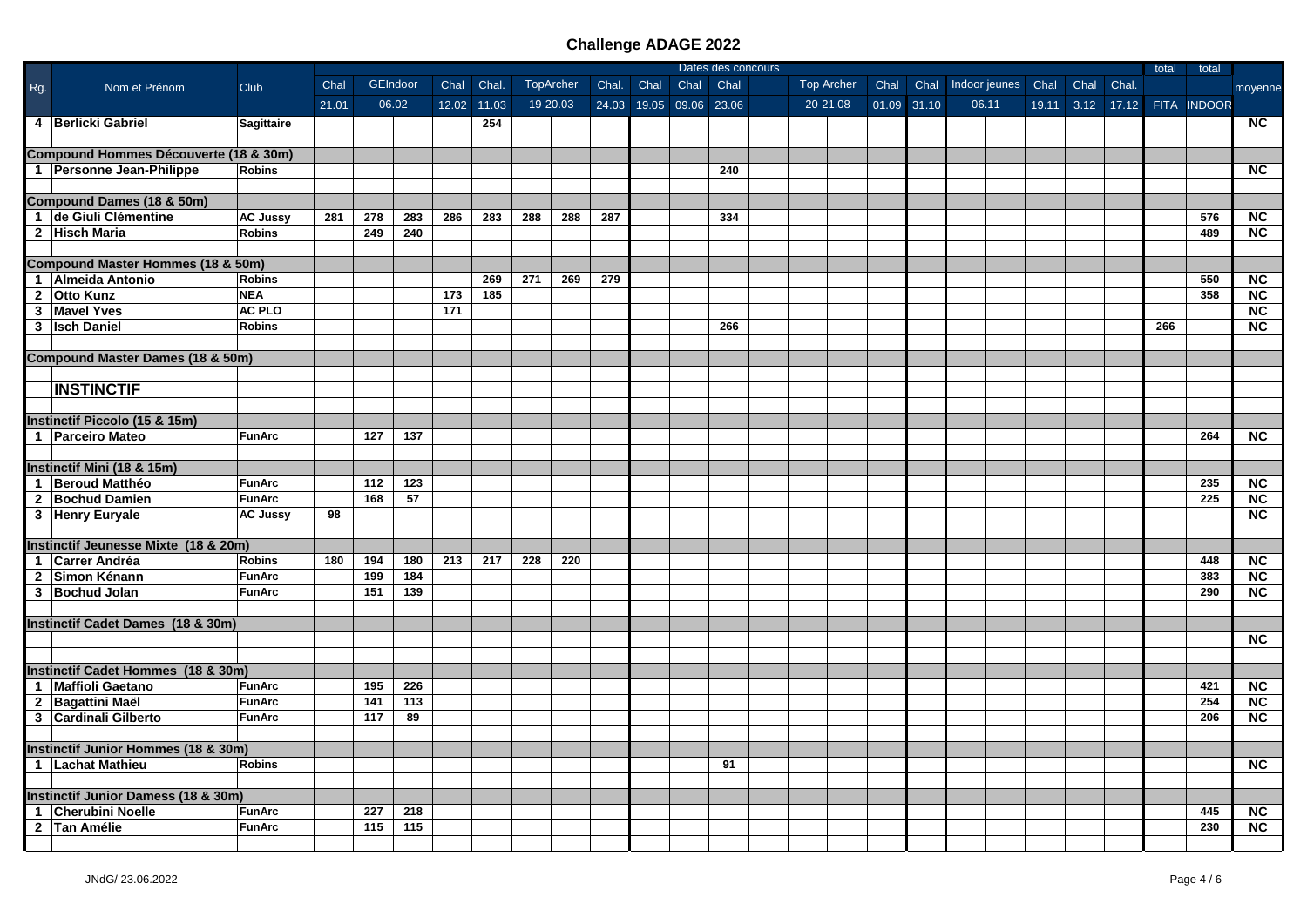|                         |                                     |                   |       |     |                 |      |             |     |                  |       |      |                         | Dates des concours |          |            |             |  |                              |  |                  | total | total              |           |
|-------------------------|-------------------------------------|-------------------|-------|-----|-----------------|------|-------------|-----|------------------|-------|------|-------------------------|--------------------|----------|------------|-------------|--|------------------------------|--|------------------|-------|--------------------|-----------|
| Rg.                     | Nom et Prénom                       | Club              | Chal  |     | <b>GEIndoor</b> | Chal | Chal.       |     | <b>TopArcher</b> | Chal. | Chal | Chal Chal               |                    |          | Top Archer | Chal        |  | Chal Indoor jeunes Chal Chal |  | Chal.            |       |                    | moyenne   |
|                         |                                     |                   | 21.01 |     | 06.02           |      | 12.02 11.03 |     | 19-20.03         |       |      | 24.03 19.05 09.06 23.06 |                    | 20-21.08 |            | 01.09 31.10 |  | 06.11                        |  | 19.11 3.12 17.12 |       | <b>FITA INDOOR</b> |           |
|                         | Instinctif Hommes (18 & 30m)        |                   |       |     |                 |      |             |     |                  |       |      |                         |                    |          |            |             |  |                              |  |                  |       |                    |           |
|                         | <b>Magnin Jonathan</b>              | <b>AC Jussy</b>   |       |     |                 |      | 194         | 174 | 204              |       |      | 176                     |                    |          |            |             |  |                              |  |                  |       | 398                | <b>NC</b> |
| $\mathbf{2}$            | Lecry Alexandre                     | <b>FunArc</b>     |       | 197 | 181             |      |             |     |                  |       |      |                         |                    |          |            |             |  |                              |  |                  |       | 378                | <b>NC</b> |
| 3                       | Cardinali Sandro                    | FunArc            |       | 175 | 201             |      |             |     |                  |       |      |                         |                    |          |            |             |  |                              |  |                  |       | 376                | <b>NC</b> |
| 4                       | <b>Brun Lionel</b>                  | <b>Robins</b>     |       |     |                 |      |             |     |                  |       |      |                         | 115                |          |            |             |  |                              |  |                  |       |                    | <b>NC</b> |
|                         |                                     |                   |       |     |                 |      |             |     |                  |       |      |                         |                    |          |            |             |  |                              |  |                  |       |                    |           |
|                         | Instinctif Dames (18 & 30m)         |                   |       |     |                 |      |             |     |                  |       |      |                         |                    |          |            |             |  |                              |  |                  |       |                    |           |
|                         |                                     |                   |       |     |                 |      |             |     |                  |       |      |                         |                    |          |            |             |  |                              |  |                  |       |                    | <b>NC</b> |
|                         |                                     |                   |       |     |                 |      |             |     |                  |       |      |                         |                    |          |            |             |  |                              |  |                  |       |                    |           |
|                         | Instinctif Master Hommes (18 & 30m) |                   |       |     |                 |      |             |     |                  |       |      |                         |                    |          |            |             |  |                              |  |                  |       |                    |           |
|                         | <b>Chappuis Pascal</b>              | <b>Robins</b>     | 234   | 194 | 204             | 219  | 208         |     |                  |       |      |                         |                    |          |            |             |  |                              |  |                  |       | 453                | <b>NC</b> |
| $\mathbf{2}$            | Frei Stéphane                       | <b>FunArc</b>     |       | 162 | 183             |      |             |     |                  |       |      |                         |                    |          |            |             |  |                              |  |                  |       | 345                | <b>NC</b> |
| $\mathbf{2}$            | <b>Lachat Maurice</b>               | <b>Robins</b>     | 172   | 170 | 173             | 161  |             |     |                  |       |      |                         |                    |          |            |             |  |                              |  |                  |       | 345                | <b>NC</b> |
| 4                       | <b>Pittet Olivier</b>               | <b>Robins</b>     |       |     |                 |      | 157         | 155 | 164              | 167   |      |                         | 150                |          |            |             |  |                              |  |                  |       | 331                | <b>NC</b> |
| 5                       | <b>Gfeller Michel</b>               | <b>MDA/Sagit.</b> |       |     |                 |      |             |     |                  | 213   |      | 204                     |                    |          |            |             |  |                              |  |                  |       |                    | <b>NC</b> |
| 6                       | <b>Stampfli Charles</b>             | <b>KKPLO</b>      |       |     |                 | 80   | 54          |     |                  |       |      |                         |                    |          |            |             |  |                              |  |                  |       | 134                | <b>NC</b> |
| $\overline{7}$          | <b>Larpin Michel</b>                | <b>AC Jussy</b>   |       |     |                 |      |             |     |                  | 152   |      |                         |                    |          |            |             |  |                              |  |                  |       |                    | <b>NC</b> |
|                         |                                     |                   |       |     |                 |      |             |     |                  |       |      |                         |                    |          |            |             |  |                              |  |                  |       |                    |           |
|                         | Instinctif Master Dames (18 & 30m)  |                   |       |     |                 |      |             |     |                  |       |      |                         |                    |          |            |             |  |                              |  |                  |       |                    |           |
|                         | <b>Miras Nina</b>                   | <b>AC PLO</b>     | 235   | 229 | 197             | 237  |             | 217 | 219              |       | 186  |                         |                    |          |            |             |  |                              |  |                  |       | 472                | <b>NC</b> |
| $\overline{\mathbf{2}}$ | Kunkel Andréa                       | <b>Robins</b>     |       |     |                 |      | 223         |     |                  |       |      |                         |                    |          |            |             |  |                              |  |                  |       |                    | <b>NC</b> |
|                         |                                     |                   |       |     |                 |      |             |     |                  |       |      |                         |                    |          |            |             |  |                              |  |                  |       |                    |           |